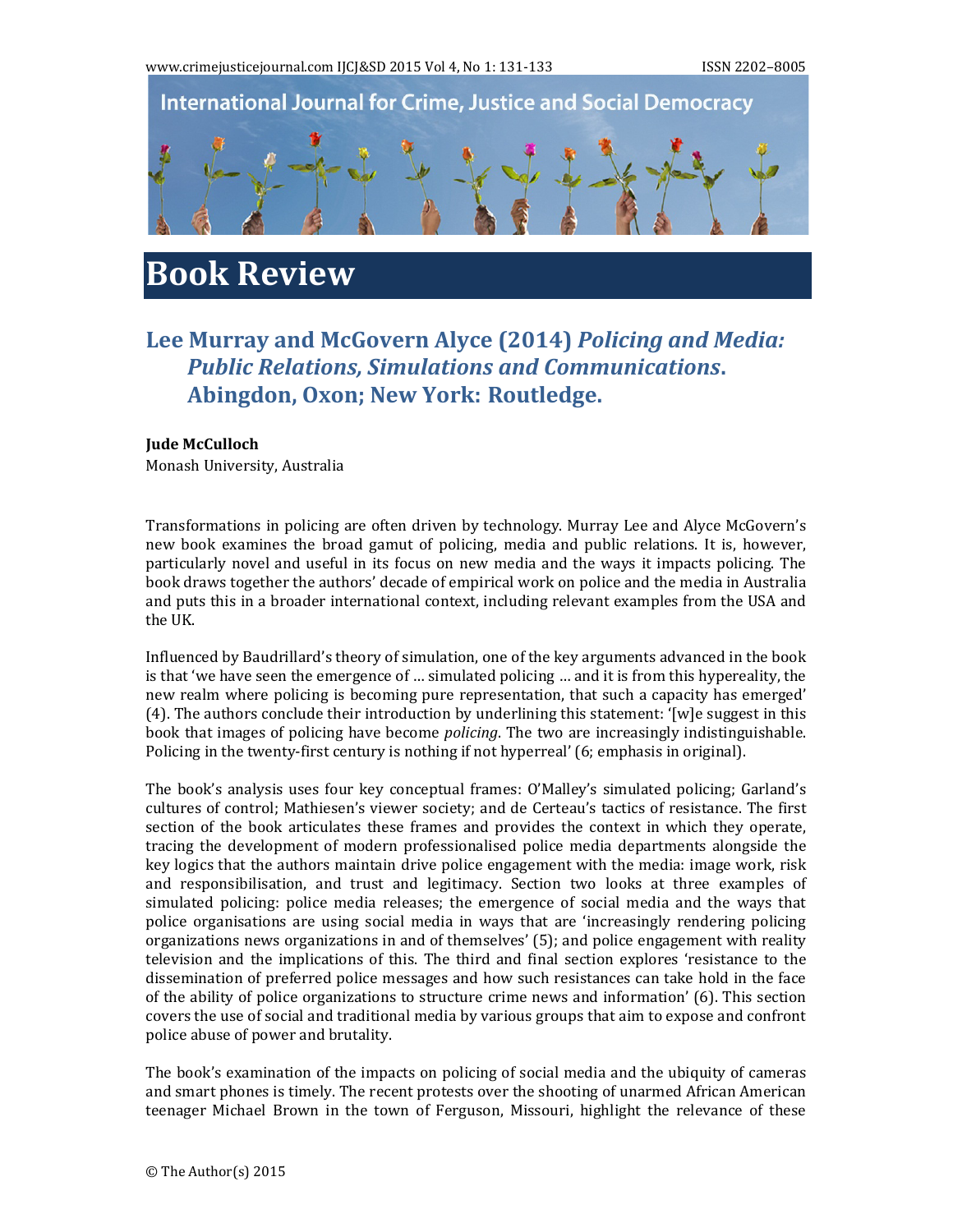twenty-first century developments for policing. Wanting to be part of the solution, three teenage siblings created an 'incredible police accountability app with tons of awesome features' (Vibes  $2014$ ). Launched in September 2014, 'Five-O' allows users to share details of their police encounters and claims to make it possible for victims of brutality to instantly gather local support. 

The book considers inverse surveillance and the ways that surveillance technologies have the potential to 'invert the traditional panoptic model' to confront organisations such as the police (177). Recent events highlight the salience of this theme. Alongside the protests and outrage in Ferguson and throughout the USA over the recent fatal shooting, there has been a spate of viral police violence videos. These have woven through social media and onto mainstream news broadcasts and front pages (for e-news readers/viewers these are embedded footage) (O'Malley 2014). 

I part ways with the authors in their claim that images of policing and policing are one and the same. Restating their position on simulated policing they argue:

... [t]he image not only represents policing, but increasingly the images of policing and actual operational policing are inseparable—they are, for all intents and purposes, the same thing. Rather, policing is occurring through often disembodied image work, and this image work is also occurring through policing'. (72)

However, policing for minority communities is not disembodied. Each of the videos mentioned above show acts of police brutality, mostly inflicted on people of colour (O'Malley 2014). I had to turn away while watching them because I knew that the thuds and cracks I heard, and the boots, fists and weapons wielded, were breaking bones, bruising bodies, rendering people unconscious, endangering lives, and deeply traumatising individuals, families and whole communities. I also know that each video represents countless similar unrecorded events married to histories of subjugation, colonialism and slavery.

My criticism of the idea of simulated policing as set out by Lee and McGovern follows Stanley Cohen's criticism of Baudrillard's 1991 assertion – made 'just as thousands were lying dead and maimed in Iraq and the country's infrastructure deliberately destroyed' – that *The Gulf War Did Not Take Place.* Cohen argued that such 'precious nonsense' added to the denial of state crime, suffering and atrocities (Cohen 1993: 112). Police manage and manipulate the media. They use mainstream and social media as part of their investigative work. The authors make this clear throughout the book. However, I disagree that this means that images of policing and operational policing are now or are becoming the same. Nevertheless, the idea of simulation, policing and the media raises some interesting issues. I have no trouble with the idea, for example, that police and the media simulate crime. While I am skeptical of the idea of simulation as used by the authors, I read their assertions as a provocation to push the boundaries and stimulate debate. Their book is not 'precious nonsense' and I doubt they would argue that Michael Brown was not shot.

This is an important book primarily aimed at criminologists but also of interest to those concerned with the politics of policing, police accountability, and the relationship between police, the media and the public. It is true, as the authors point out, that for most people the primary source of information about policing is the media. Technology is changing rapidly and to understand policing, including 'image work', we must understand the nature of that change and its impact. The book makes a significant contribution to documenting and analysing the contemporary landscape of police and the media and should find a place on many undergraduate reading guides and criminologists' bookshelves.